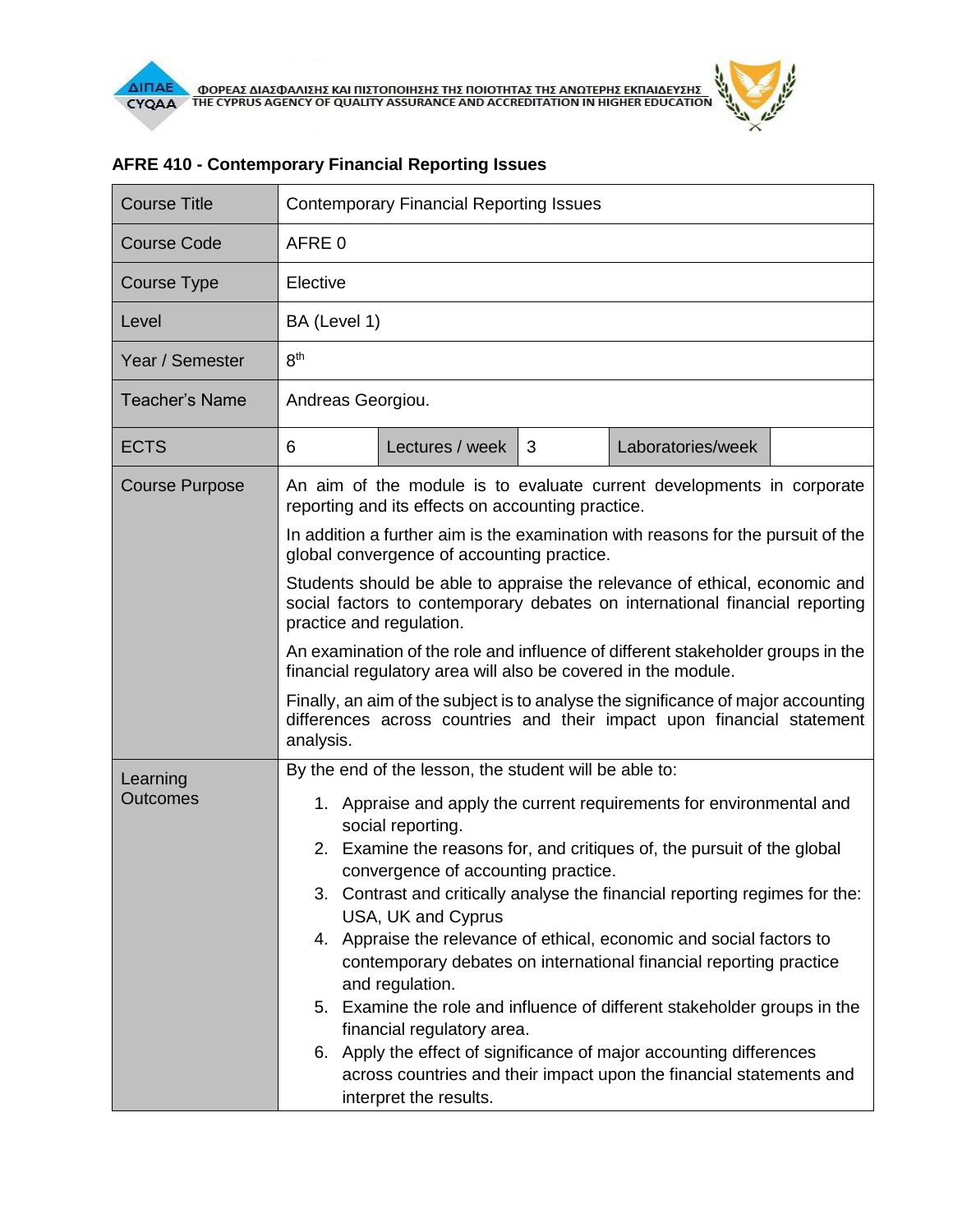

| ΔΙΠΑΕ<br>CYQAA        | ΦΟΡΕΑΣ ΔΙΑΣΦΑΛΙΣΗΣ ΚΑΙ ΠΙΣΤΟΠΟΙΗΣΗΣ ΤΗΣ ΠΟΙΟΤΗΤΑΣ ΤΗΣ ΑΝΩΤΕΡΗΣ ΕΚΠΑΙΔΕΥΣΗΣ<br>ΤΗΕ CYPRUS AGENCY OF QUALITY ASSURANCE AND ACCREDITATION IN HIGHER EDUCATIO                                                                                                                                                                                                                                                                |                                                                                                                                                                                                                                                                                                                                                                                                                                                                                                                                                                                                                                                                                                                                                                                                                                                                                                                                                |      |  |  |  |  |
|-----------------------|--------------------------------------------------------------------------------------------------------------------------------------------------------------------------------------------------------------------------------------------------------------------------------------------------------------------------------------------------------------------------------------------------------------------------|------------------------------------------------------------------------------------------------------------------------------------------------------------------------------------------------------------------------------------------------------------------------------------------------------------------------------------------------------------------------------------------------------------------------------------------------------------------------------------------------------------------------------------------------------------------------------------------------------------------------------------------------------------------------------------------------------------------------------------------------------------------------------------------------------------------------------------------------------------------------------------------------------------------------------------------------|------|--|--|--|--|
|                       | reporting.                                                                                                                                                                                                                                                                                                                                                                                                               | 7. Critically evaluate the accounting practice for Cyprus concerning the<br>following: Consolidation accounting, Non-current assets, leases,<br>share based payments, first time adoption of standards, goodwill,<br>intangibles, financial instruments, provisions and segmental<br>8. Evaluate current developments in corporate reporting and its effects<br>on accounting practice.<br>9. Develop communication skills by preparing a research report and<br>presenting its findings.                                                                                                                                                                                                                                                                                                                                                                                                                                                      |      |  |  |  |  |
| Prerequisites         | <b>ABSA 308</b>                                                                                                                                                                                                                                                                                                                                                                                                          | Corequisites                                                                                                                                                                                                                                                                                                                                                                                                                                                                                                                                                                                                                                                                                                                                                                                                                                                                                                                                   | None |  |  |  |  |
| <b>Course Content</b> |                                                                                                                                                                                                                                                                                                                                                                                                                          | All aspects from previous modules in financial accounting<br>that is ABSA 101, ABSA 102 ABSA 203 ABSA 204 ABSA 307<br>and ABSA 308 are carried forward to this module.<br><b>Environmental and social reporting:</b> Examine its effects on<br>performance. Identify and appraise current reporting<br>requirements. Apply the disclosures for environmental and social<br>reporting to case study scenarios.<br>The role of stakeholder groups on financial reporting:<br>Examine the role and influence of different stakeholder groups in<br>the financial regulatory area.<br>Variation in Financial Reporting Regimes: Contrast and<br>critically analyse the financial reporting regimes for the: USA, UK<br>and Cyprus (International Financial Reporting Standards). Apply<br>the effect of significance of major accounting differences across<br>countries and their impact upon the financial statements.<br>Interpret the results. |      |  |  |  |  |
|                       | Convergence of accounting practice: Identify the term<br>accounting harmonisation. Appraise the pressures for accounting<br>harmonisation. Analyse the benefits and drawbacks of<br>accounting harmonisation. Critically appraise the reasons for,<br>and critiques of, the pursuit of the global convergence of<br>accounting practice. Recognise implementation issues that may<br>arise from the convergence process. |                                                                                                                                                                                                                                                                                                                                                                                                                                                                                                                                                                                                                                                                                                                                                                                                                                                                                                                                                |      |  |  |  |  |
|                       |                                                                                                                                                                                                                                                                                                                                                                                                                          | <b>Specific reporting issues:</b> Critically evaluate the accounting<br>practice for Cyprus concerning: Consolidation accounting, Non-<br>current assets, leases, share based payments, first time adoption                                                                                                                                                                                                                                                                                                                                                                                                                                                                                                                                                                                                                                                                                                                                    |      |  |  |  |  |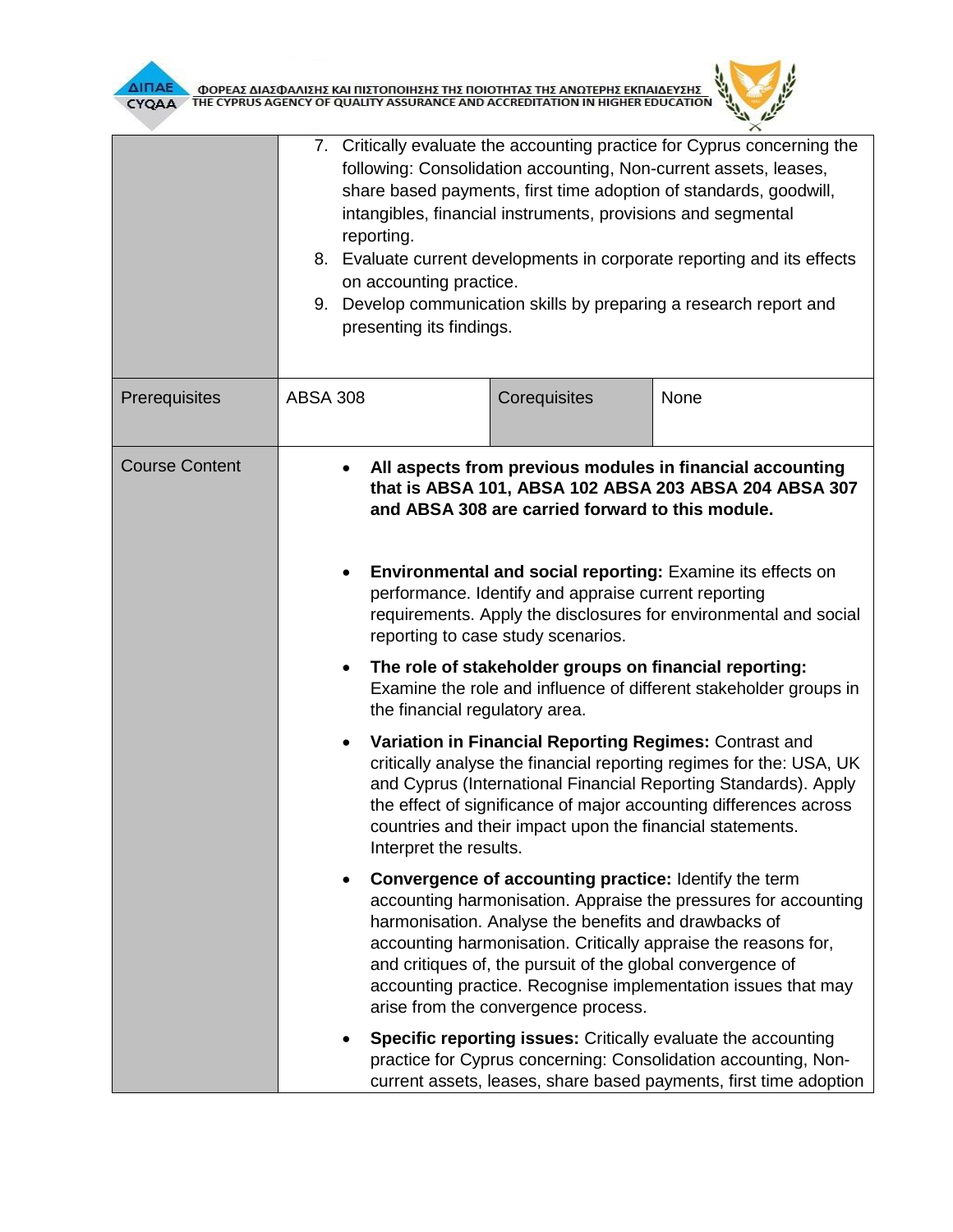

| ΙΗΣΗΣ ΤΗΣ ΠΟΙΟΤΗΤΑΣ ΤΗΣ ΑΝΩΤΕΡΗΣ ΕΚΠΑΙΔΕΥΣΗΣ<br>THE CYPRUS AGENCY OF QUALITY ASSURANCE AND ACCREDITATION IN HIGHER EDUCATION<br>CYQAA |                                                                                                                                                                                                                                                                                                                                                                                                                                                                                                                                                                                                                                                                                                                                                                                                                                                                                                                                                                                                 |  |  |  |  |
|---------------------------------------------------------------------------------------------------------------------------------------|-------------------------------------------------------------------------------------------------------------------------------------------------------------------------------------------------------------------------------------------------------------------------------------------------------------------------------------------------------------------------------------------------------------------------------------------------------------------------------------------------------------------------------------------------------------------------------------------------------------------------------------------------------------------------------------------------------------------------------------------------------------------------------------------------------------------------------------------------------------------------------------------------------------------------------------------------------------------------------------------------|--|--|--|--|
|                                                                                                                                       | of standards, goodwill, intangibles, financial instruments,<br>provisions and segmental reporting.<br><b>Current developments:</b> Examine recent proposals by<br>international accounting standard setters concerning changes in<br>accounting practice (including discussion papers). Critically<br>appraise the current developments in international accounting<br>practice concerning proposed changes.                                                                                                                                                                                                                                                                                                                                                                                                                                                                                                                                                                                    |  |  |  |  |
| Teaching<br>Methodology                                                                                                               | The taught part of course is delivered to the students by means of lectures,<br>conducted with the help of computer presentations. Lecture notes and<br>presentations are available through the web for students to use in<br>combination with the textbooks.<br>Lectures are supplemented with class exercises carried out in class and via<br>homework. Class exercises for homework are submitted on the e-learning<br>platform for students to attempt and the solutions are posting on the<br>platform at a later date (around one week).                                                                                                                                                                                                                                                                                                                                                                                                                                                  |  |  |  |  |
| Bibliography                                                                                                                          | Textbooks:<br>Nobes and Parker (2016), Comparative International Accounting, 13th<br>edition, Pearson.<br>References:<br>Choi, F.D.S.; Frost, C.A. Meek, G.K. (2013), International Accounting,<br>International Edition (or latest), Pearson.<br>Kaplan Publishing, ACCA Strategic Business Reporting (International and<br>UK), Latest Edition, Kaplan Publishing.<br>BPP, AIA Professional Level 2 - Paper 13: Financial Accounting 3, 2 <sup>nd</sup><br>Edition (or latest), BPP Learning Materials, 2019.<br>lasplus.com database - Summary of International Accounting Standards and<br>International Financial Reporting Standards, Deloittes.<br>Research articles from journal in financial accounting such as the<br>International Accounting, Auditing and Taxation.<br>Andreas Georgiou (2010). Corporate governance and its effect on the<br>performance on family and non-family companies listed on the Cyprus stock<br>exchange (Doctoral dissertation, Middlesex University). |  |  |  |  |
| Assessment                                                                                                                            | (a) Methods: Students will be assessed with coursework that involves a<br>research assignment in the area of financial accounting (with a written report<br>and presentation), a midterm test and a final exam. The course involves both<br>explaining theoretical concepts and also solving practical problems in<br>financial accounting.                                                                                                                                                                                                                                                                                                                                                                                                                                                                                                                                                                                                                                                     |  |  |  |  |